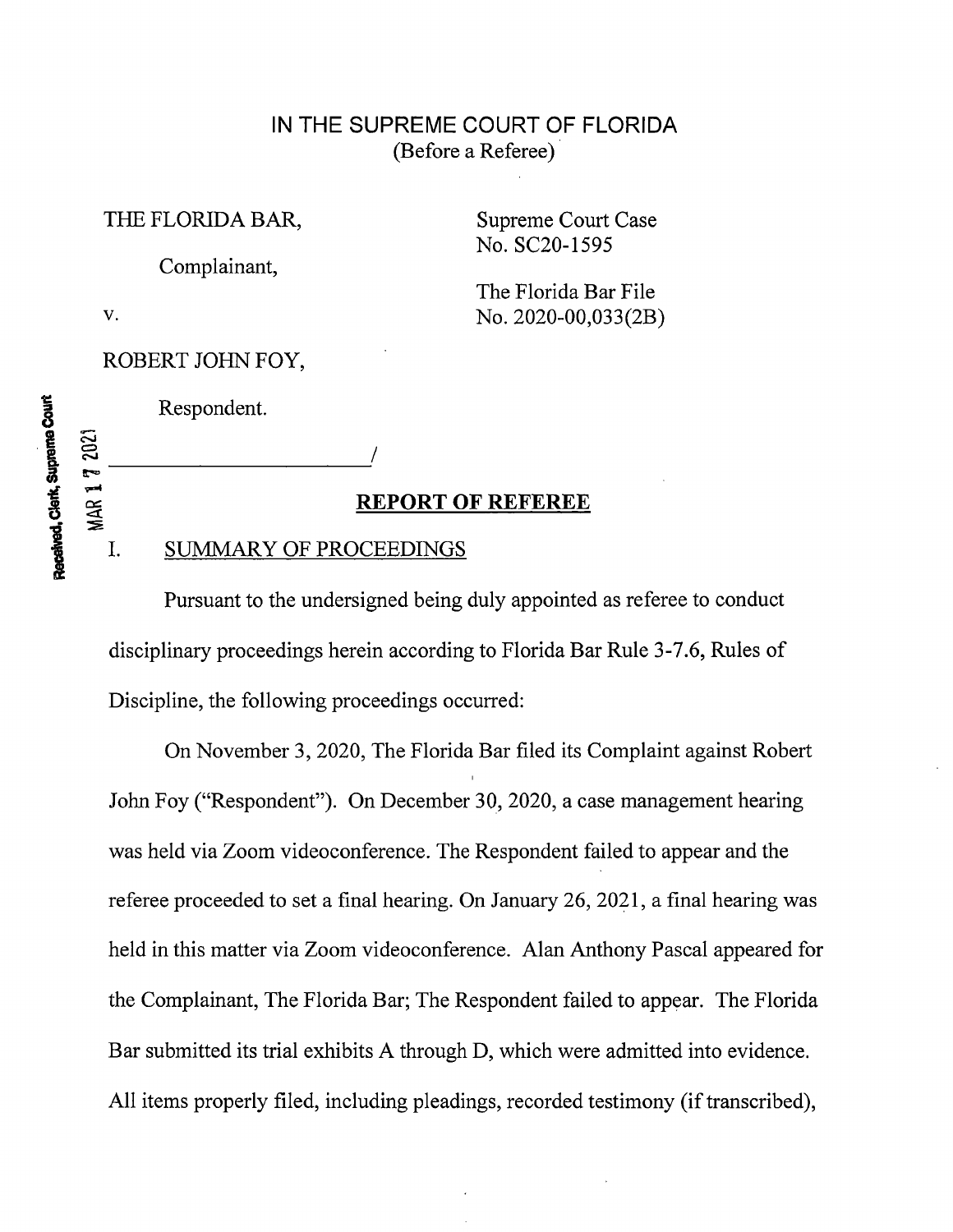exhibits in evidence and the report of referee constitute the record in this case and are forwarded to the Supreme Court ofFlorida.

#### II. FINDINGS OF FACT

Jurisdictional Statement. Respondent is, and at all times mentioned during the Florida Bar's investigation, was a member of The Florida Bar, subject to the jurisdiction and Disciplinary Rules of the Supreme Court of Florida.

In addition to membership in The Florida Bar, Respondent is <sup>a</sup> member of the Tennessee State Bar, and otherwise subject to the jurisdiction of the Supreme Court of Tennessee.

Narrative Summary Of Case. This is <sup>a</sup> reciprocal discipline action, based on the Petition for Discipline, dated November 7, 2019, and the Order of Enforcement dated, August 17, 2020, which imposed against Respondent a suspension from the practice of law for a period of 7 years, with 5 years served as an active suspension, and the remainder served on probation.

Respondent's Tennessee suspension was based on the following conduct:

A. On or about September 16, 2015, Respondent agreed to represent Jo Nelson in a personal injury case which resulted from a car accident.

B. Upon information and belief, Ms. Nelson's case was settled on or about February 9, 2018, for \$40,000.00.

2

 $\sqrt{ }$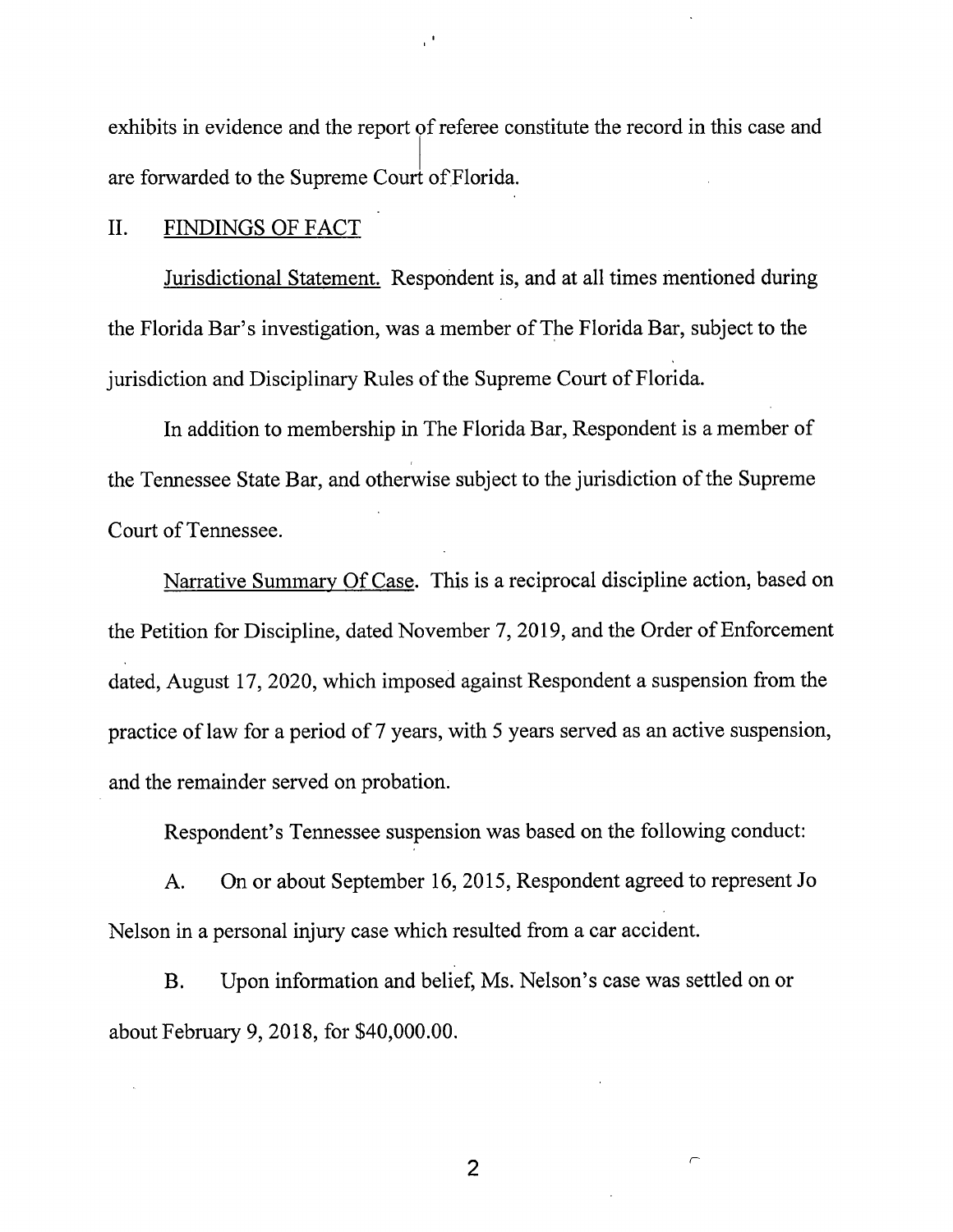C. On or about March 14, 2018, Respondent deposited the settlement check into his trust account.

D. Respondent knowingly and intentionally did not send the appropriate portion of the settlement funds to the Centers for Medicare and Medicaid Services.

E. Respondent knowingly and intentionally did not send the appropriate portion of the settlement funds to Ms. Nelson's chiropractor's office to settle her chiropractor's bill until Ms. Nelson filed <sup>a</sup> disciplinary complaint against Respondent.

F. Respondent did not provide any settlement funds to Ms. Nelson until the disciplinary complaint was made.

G. Respondent's bank records reveal that after he.deposited Ms. Nelson's \$40,000.00 settlement check into his trust account, on March 14, 2018, the balance ofRespondent's trust account fell to \$5,960.16 on April 18, 2019.

H. Respondent transferred \$17,500.00 from his trust account to his operating account between the months of March and April 2018.

I. On or about April 11, 2018, Respondent sent <sup>a</sup> check in the amount of \$56,304.00 to another client as <sup>a</sup> final distribution of an estate.

J. Respondent's trust account, thereafter, remained below \$18,000.00 until December 21, 2018.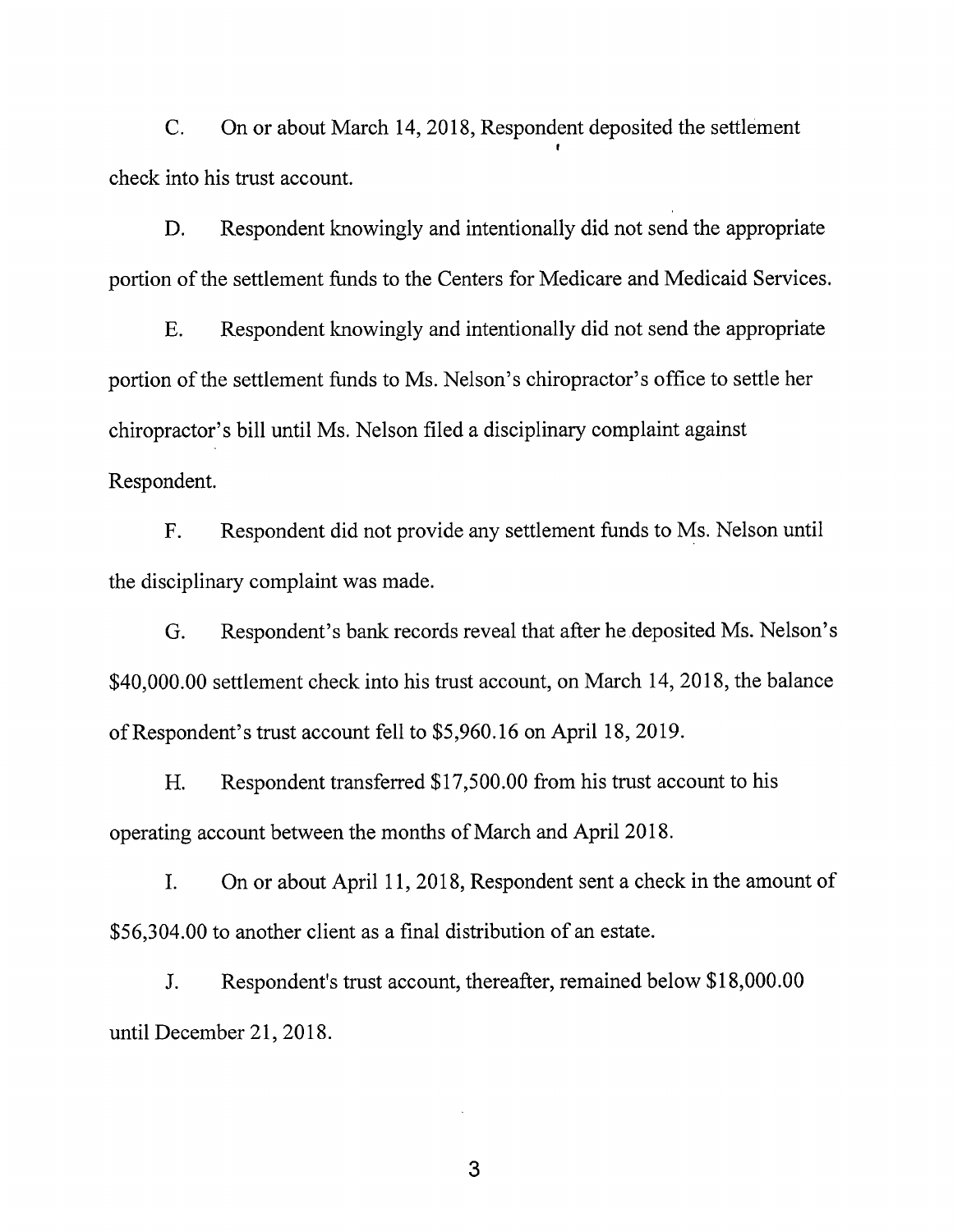K. On or about May 17, 2019, Respondent submitted a copy of what he purported to be his trust account monthly statements from "March 2018 to present" to the Tennessee Disciplinary Board.

L. The trust account monthly statements provided by Respondent were for the months of March 2018 through and including April 2019.

M. The trust account documents provided by Respondent indicated that Ms. Nelson's funds at issue remained, and were maintained, in his trust account for the duration of March 2018 until April 2019.

N. On or about June 3, 2019, Tennessee disciplinary counsel subpoenaed Respondent's trust account records from Franklin Synergy Bank.

O. In response to the issued subpoena, Respondent's bank produced an entirely different set of bank records in relation to Respondent's trust account.

P. The bank records submitted by Respondent to the Board were not accurate and were altered.

Q. Respondent knowingly, and with intent to deceive the Board, altered the bank records he provided to the Board.

R. Respondent knowingly and intentionally provided false documents to the Board in connection with a disciplinary matter.

S. Respondent violated the following Tennessee Rules of Professional Conduct: 1.15 (Safekeeping Property and Funds), 3.4 (Fairness to the Opposing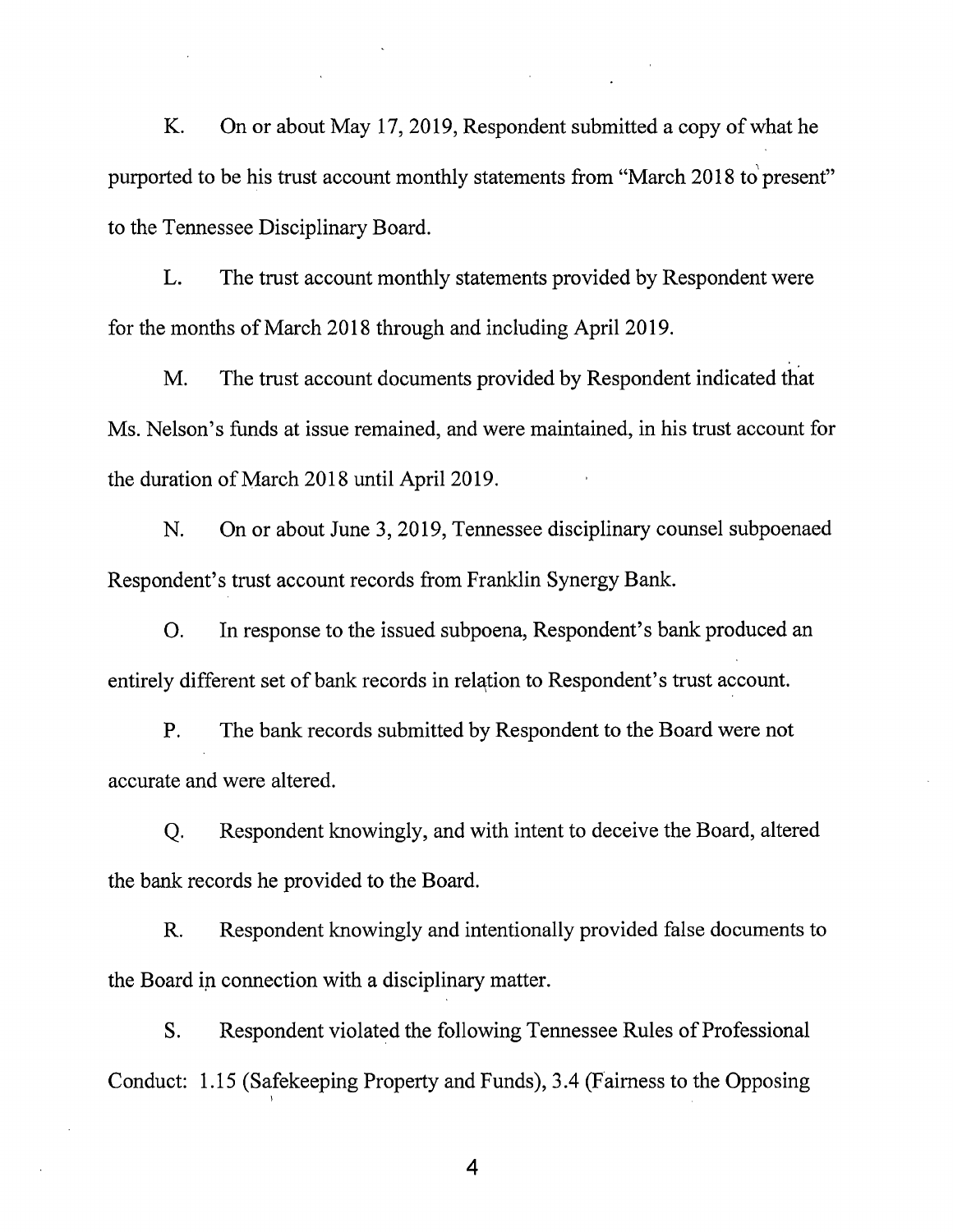Party and Counsel), 4.1 (Truthfulness and Candor in Statements to Others), 8.4(a)

(Misconduct), and 8.4(c) (Conduct Involving Dishonesty, Fraud, Deceit or

Misrepresentation).

# III. RECOMMENDATIONS AS TO GUILT.

I recommend that by operation of R. Regulating Fla. Bar  $3^2$ 4.6, the Petition

for Discipline and the Order of Enforcement from the Supreme Court of Tennessee

shall be considered as conclusive proof of guilt in this disciplinary proceeding.

# IV. STANDARDS FOR IMPOSING LAWYER SANCTIONS

I considered the following Standards prior to recommending discipline:

# 4.1 Failure to Preserve the Client's Confidences

(a) Disbarment. Disbarment is appropriate when a lawyer intentionally or knowingly converts client property regardless of injury or potential injury.

# 4.6 Lack of Candor

(a) Disbarment. Disbarment is appropriate when a lawyer knowingly or intentionally deceives a client with the intent to benefit the lawyer or another regardless of injury or potential injury to the client.

# 5.1 Failure to Maintain Personal Integrity

(a)(6) Disbarment. Disbarment is appropriate when a lawyer engages in any other intentional conduct involving dishonesty, fraud, deceit, or misrepresentation that seriously adversely reflects on the lawyer's fitness to practice.

# V. CASE LAW

I considered the following case law prior to recommending discipline: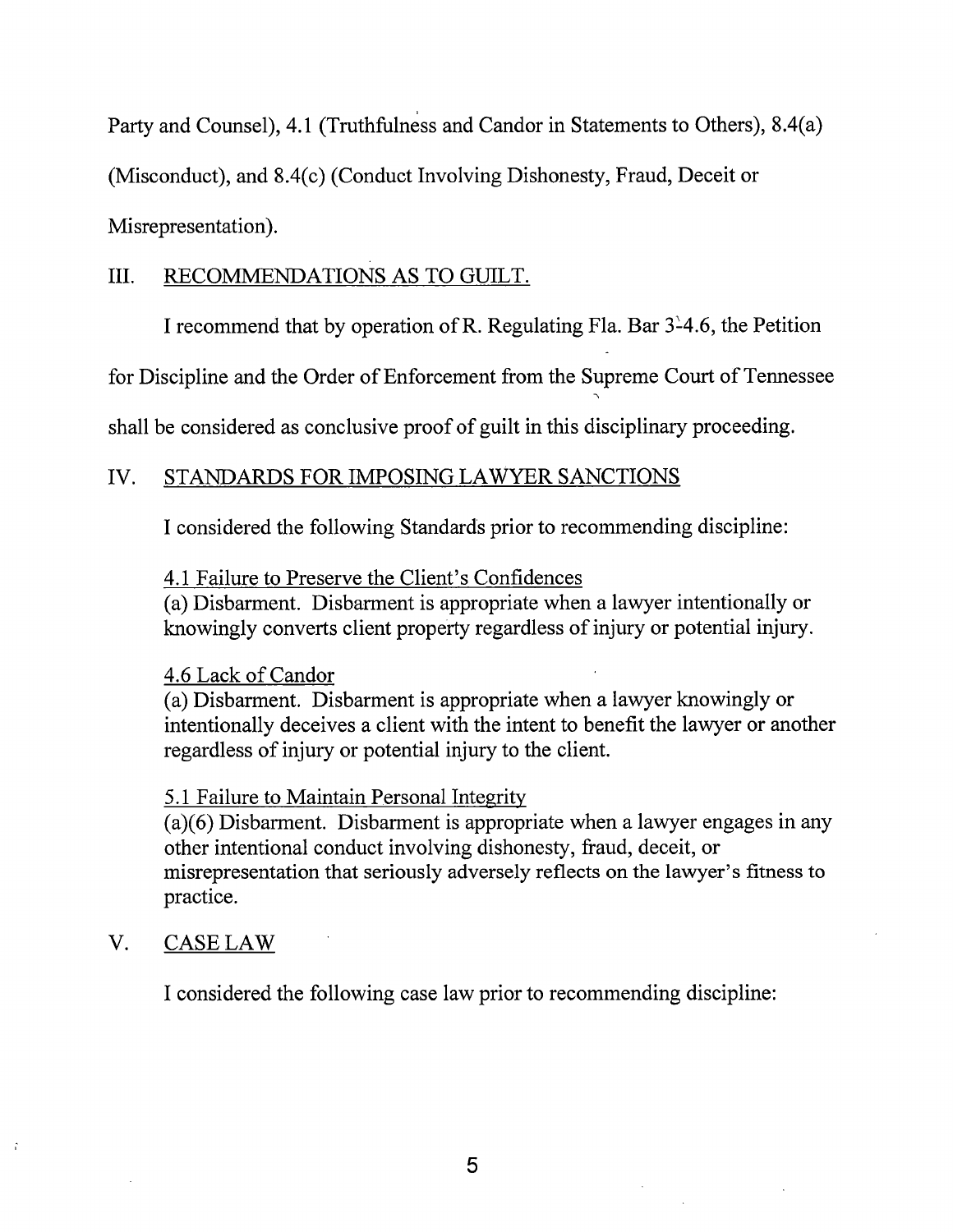The Florida Bar v. Mirk, 64 So.3d 1180 (Fla. 2011) - the attorney was disbarred for engaging in misconduct involving the misuse or misappropriation of client funds.

The Florida Bar v. Brownstein, 953 So.2d 502 (Fla. 2007) - the attorney was disbarred for five years for misappropriation of funds, though attorney had been suffering from clinical depression; attorney did not seek medical or psychological care until after the Bar's disciplinary investigation began, and still did not undertake to provide the Bar with subpoenaed records, cooperate with the Bar in reconstructing records, or rectify his wrongful acts of failing to pay his secretary's withholding taxes and payroll taxes or his own back taxes

The Florida Bar v. Spear, 887 So.2d 1242 (Fla. 2004) - the attorney was disbarred for converting client funds, despite mitigating circumstances. Attorney transferred \$75,000 of client's funds from his trust account and obtained <sup>a</sup> loan from another client in order to repay client. In cases in which Supreme Court imposed a sanction other than disbarment for misappropriation of client funds, there were exceptional circumstances that mitigated attorney's culpability, and attorney participated in disciplinary proceeding and offered an explanation for his conduct.

The Florida Bar v. Travis, 765 So.2d 689 (Fla. 2000) - the presumption of disbarment for misusing client funds is exceptionally weighty when the attorney's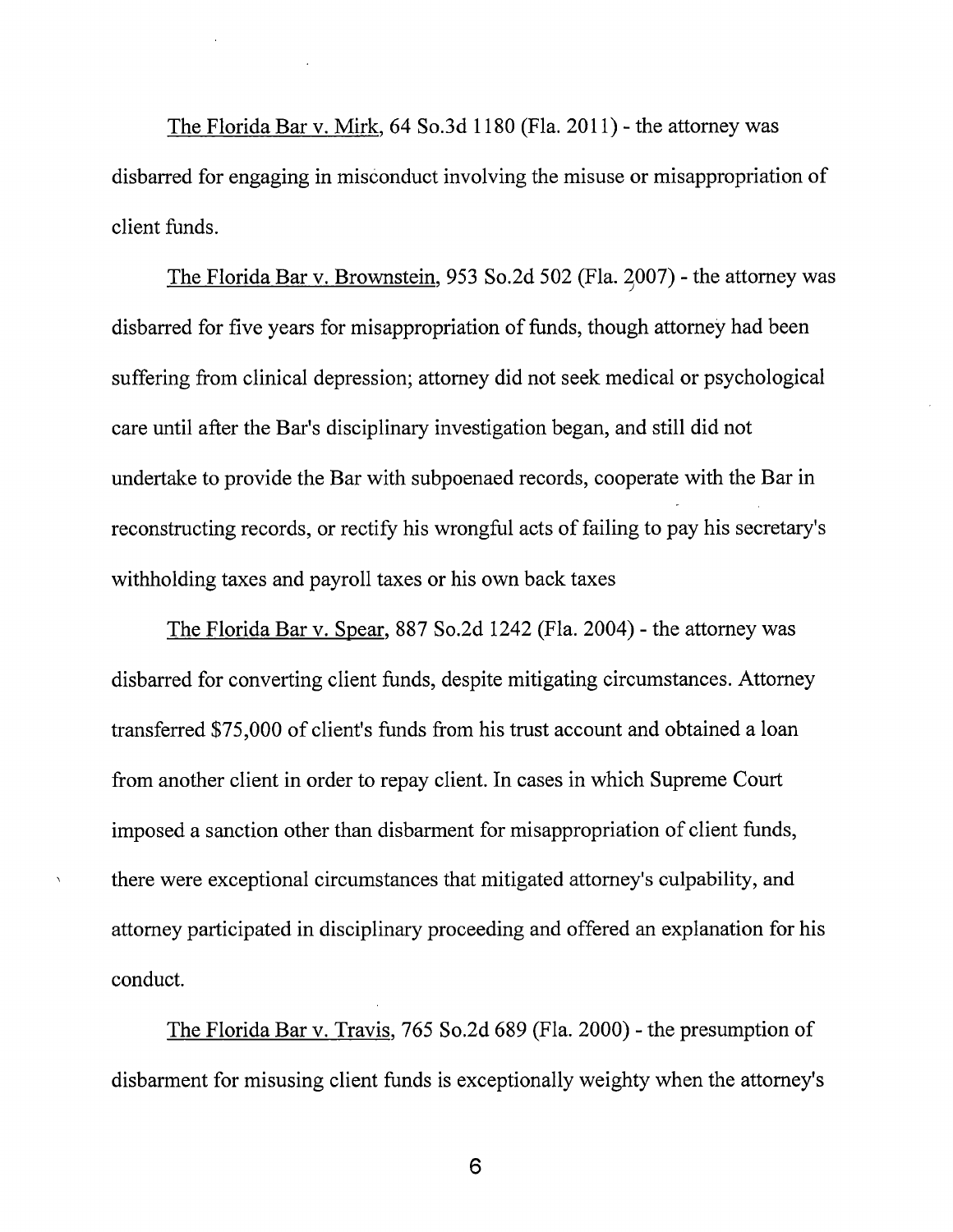misuse is intentional, rather than a result of neglect or inadvertence. An attorney's prior good works and lack of disciplinary history do not prevent disbarment for stealing from a client by taking trust account funds.

### VI. RECOMMENDATION AS TO DISCIPLINARY MEASURES TO BE APPLIED

I recommend that Respondent be found guilty of misconduct justifying disciplinary measures, and that be disciplined by:

A. Disbarment.

B. Payment of The Florida Bar's costs in these proceedings.

Respondent will eliminate all indicia of Respondent's status as an attorney on social media, telephone listings, stationery, checks, business cards office signs or any other indicia of Respondent's status as an attorney, whatsoever. Respondent will no longer hold himself out as a licensed attorney.

#### VII. PERSONAL HISTORY, PAST DISCIPLINARY RECORD

Prior to recommending discipline pursuant to Rule 3-7.6(m)(1)(D), I

considered the following:

Personal History of Respondent:

Age: 40

Date admitted to the Bar: September 22, 2006 Aggravating Factors:

Prior Discipline: None.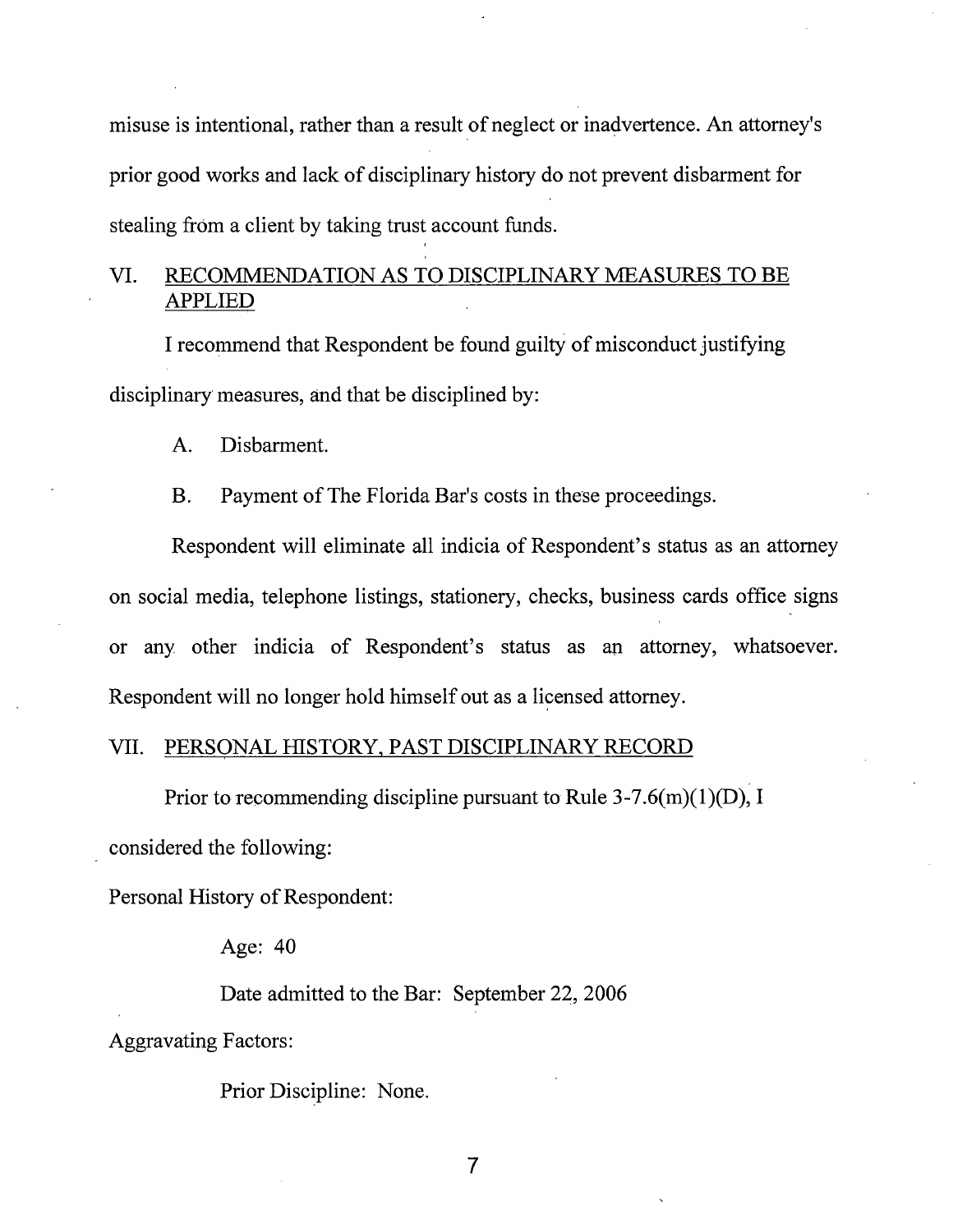3.2(b)(2) dishonest or selfish motive;

3.2(b)(3) a pattern of misconduct;

3.2(b)(4) multiple offenses;

3.2(b)(6) submission of false evidence, false statements, or other deceptive practices during the disciplinary process; and

 $3.2(b)(9)$  substantial experience in the practice of law.

Mitigating Factors:

None presented.

#### VIII. STATEMENT OF COSTS AND MANNER IN WHICH COSTS SHOULD BE TAXED

I find the following costs were reasonably incurred by The Florida Bar:

| Administrative Fee         |              | \$1,250.00 |
|----------------------------|--------------|------------|
| <b>Court Reporter Fees</b> |              | 80.00      |
| <b>Investigative Costs</b> |              | 77.00      |
|                            | <b>TOTAL</b> | \$1,407.00 |

It is recommended that such costs be charged to Respondent and that interest

at the statutory rate shall accrue and be deemed delinquent 30 days after the /

judgment in this case becomes final unless paid in full or otherwise deferred by the

Board of Governors of The Florida Bar.

Dated this  $12<sup>th</sup>$  day of March, 2021.

/s/ Anthony B. Miller Anthony B. Miller, Referee Circuit Judge 301 S. Monroe Street, Suite 330 Tallahassee, FL 32301-1861